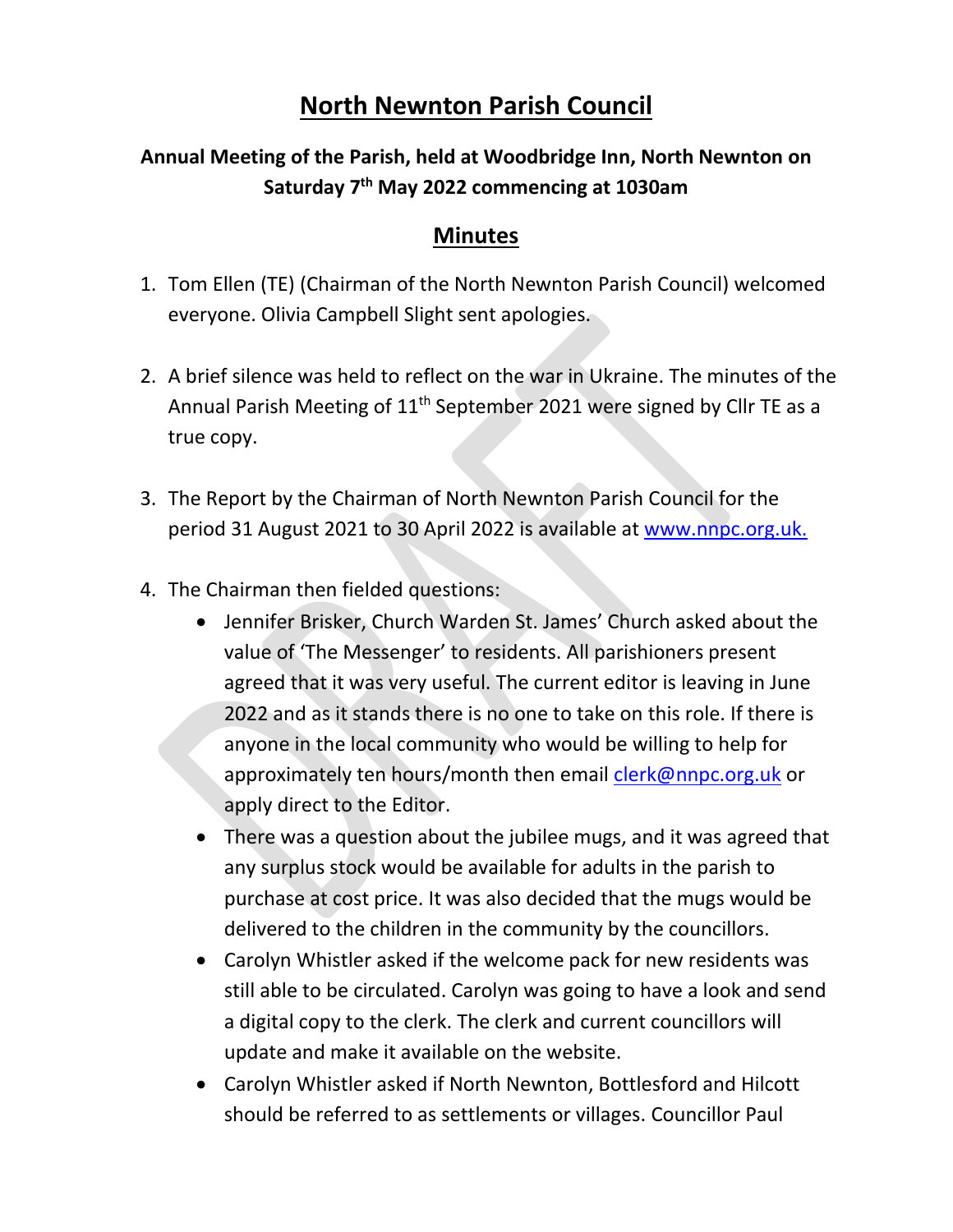Oatway clarified that they are classified as 'hamlets'. Parishioners and councillors present agreed that 'hamlet' should be used.

5. **Wiltshire Councillor for Pewsey Vale West, Paul Oatway QPM (PO)**. Paul Oatway paid tribute to those councillors who have left over the past few months and thanked them for all their hard work and contributions to the community. He shared how dedicated he is to continuing to improve roads and road safety in the vale of Pewsey, he is working on freight strategies across Wiltshire to reduce large vehicles on the small rural roads in this area. The rural mobility transport scheme funding has been confirmed, this will be a scheme that works in a similar way to the old 'wiggly bus' scheme, and should be in action by the end of 2022. Funding in many areas has been increased in Wiltshire this year. Locally PO will continue working on the North Newnton footway project (Wiltshire Council have stated that they do not need any money from the parish at this stage, and will draw the parish contribution from the Section 106 money). The parish money allocated to the Project will stay ringfenced in the investment account until it is required. PO will continue to support the Hilcott Village Hall project. PO has discussed speed reduction strategies in the area with the Police and Crime Commissioner and asked about more speed control officers in the Vale of Pewsey.

## 6. **Local Community Groups:**

- **Hilcott Village Hall Trustees**. Carolyn Whistler, Chair of the Hilcott Village Hall Trust presented starting with the back history of the Hall, to its demolition and looking forward to new beginnings for a new Hall. A Copy of the presentation is available on our website [www.nnpc.org.uk.](http://www.nnpc.org.uk/)
- **St James' Church Parochial Council**. Jennifer Brisker, Church Warden, discussed the plans for the church and asked parishioners to have a look at the display board after the meeting. There are going to be archaeological investigations in the graveyard to determine where drainage could go for a toilet. The church is open 24/7 and will have a refreshment stand inside during the summer months, for walkers to